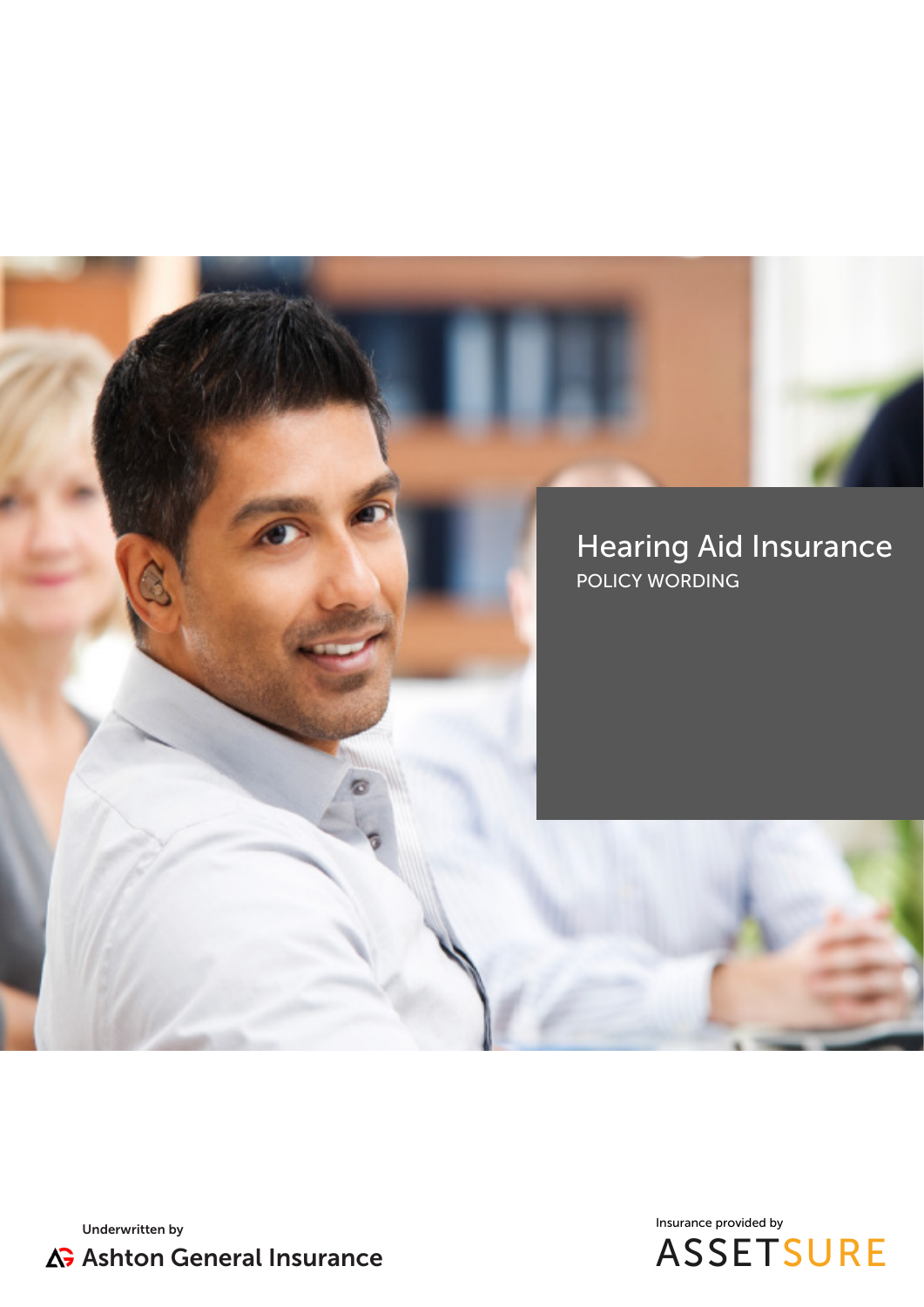### Welcome to

### Ashton General Insurance Limited Insurance For Hearing Aids

Thank you for choosing to purchase this specialist Ashton General Insurance Limited Policy via Assetsure.

Insurance Policies are underwritten by Ashton General Insurance Limited which is registered in Guernsey and regulated by the Guernsey Financial Services Commission. Ashton General Insurance Limited and Hildon Park Limited, (trading as Assetsure) have common ownership.

It is important that You read this Policy together with Your current Policy Schedule and any endorsements carefully. If anything is not correct or it does not meet Your insurance requirements please contact the broker whom provided You with this **Policy** immediately.

You should keep a record (including copies of letters) of all information You supply to Us in connection with this contract of insurance. No change or modification to this Policy shall be effective unless confirmed in writing by Us via Your broker.

The amounts insured should represent the full value of the Item Insured. If You are in any doubt speak to Your broker for assistance.

You must take reasonable care not to make a misrepresentation to Us. This means that all the answers You give and statements You make as part of Your insurance application, including at renewal and when an amendment to Your Policy is required, should be honest and accurate. If You deliberately or carelessly misinform Us, this could mean that part of or all of a claim may not be paid.

James Farley, Director Ashton General Insurance Limited

#### IMPORTANT NOTE

PLEASE READ THIS POLICY DOCUMENT CAREFULLY AND ENSURE THAT IT MEETS YOUR REQUIREMENTS. IF YOU HAVE ANY QUERY PLEASE CONTACT ASSETSURE THE BROKER WHO SOLD YOU THIS POLICY PLEASE KEEP THIS POLICY IN A SAFE PLACE YOU MAY NEED TO REFER TO IT IF YOU MAKE A CLAIM.

#### Useful Contacts

General queries and **Policy** amendments: To request any alteration to your policy, please contact the broker who sold it to you. Your Policy was sold by Assetsure, you can contact them on

Tel: 0208 0033 190

Email: customer@assetsure.com

#### Claims:

If You wish to make a claim, in the first instance, please report it to the broker who sold you this **Policy**. Your Policy was sold by Assetsure, you can contact their claims department on:

Tel: 0208 0033 191

Email: claims@assetsure.com

Ashton General Insurance Limited is a company registered in the Bailiwick of Guernsey under the Companies (Guernsey) Law, 2008 with Company Number 69471.

Registered Office: Suite 5, Town Mills, Rue du Pre, St Peter Port, Guernsey, GY1 6HS The Company is regulated under the Insurance Business (Bailiwick of Guernsey) Law, 2002 by the Guernsey Financial Services Commission with licence number 2730897.

As a Guernsey insurance company, we are not party to the UK Financial Services Compensation Scheme.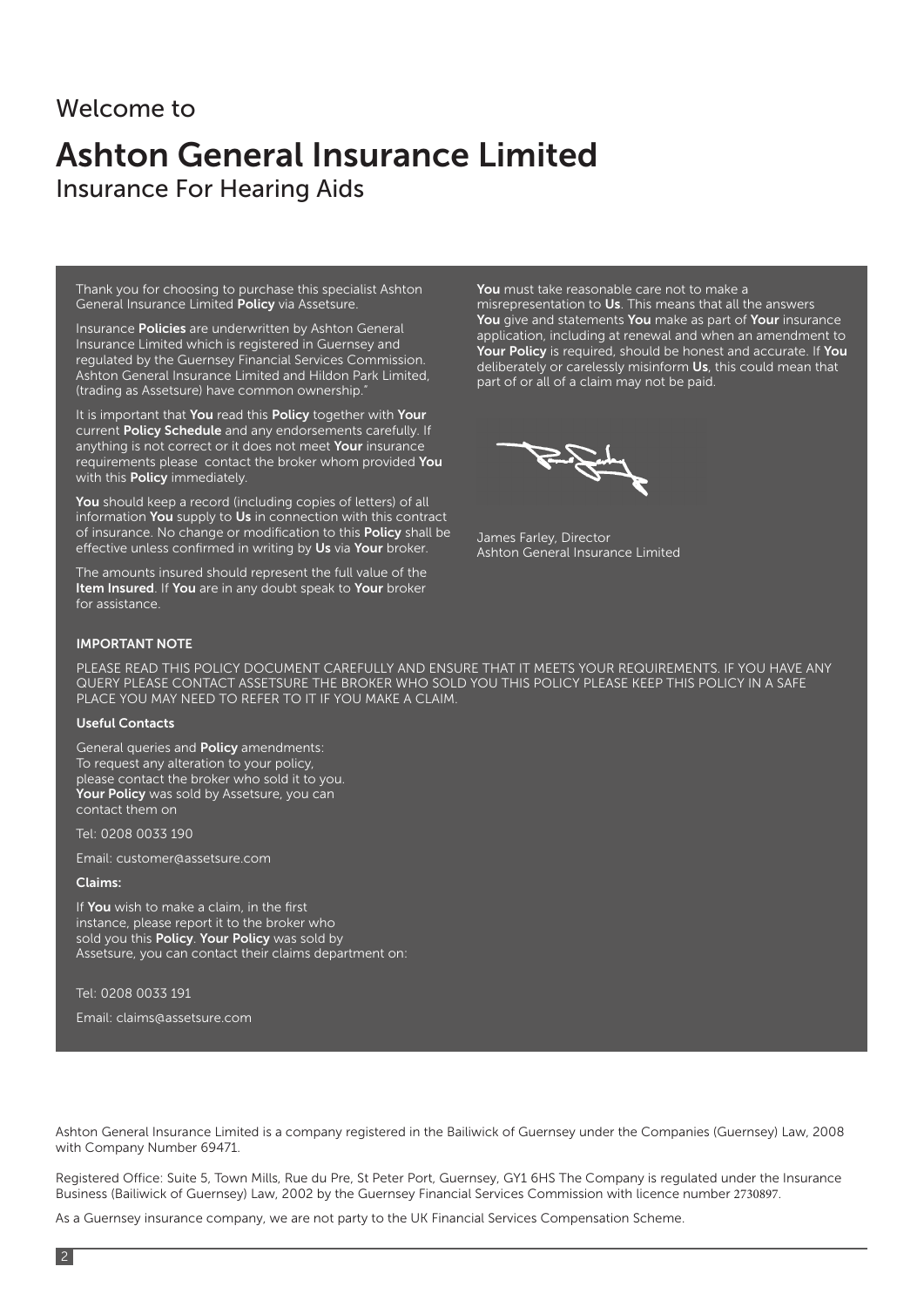### **Contents**

| Index                     | 3 |
|---------------------------|---|
| Definitions               | 4 |
| What is Covered           | 4 |
| What is not covered       | 4 |
| <b>Other Covers</b>       | 5 |
| How we pay claims         | 5 |
| <b>General Conditions</b> | 5 |
| <b>General Exclusions</b> | 6 |
| Complaints                | 8 |
| Useful Contact Details    | 9 |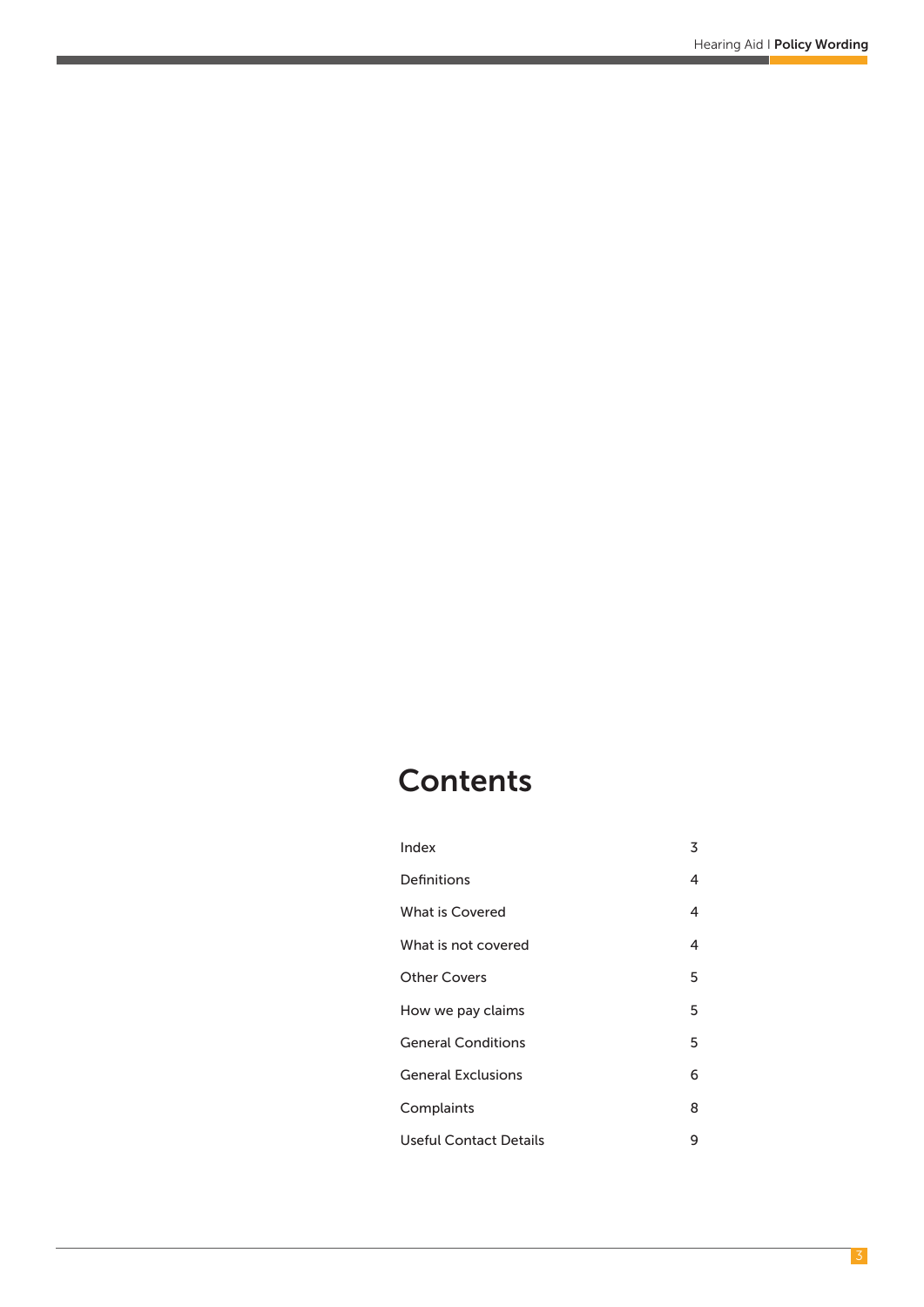The following definitions apply to this **Policy**. Each time the words below are used they will have the same meaning wherever they appear in the **Policy** or **Schedule**. To help identify these words they will appear in bold.

Amount Insured shall mean the amount shown on the Schedule for an individual item, or a category of items.

Damage shall mean physical damage or destruction

Excess The first portion of each and every Loss You are required to pay. The amount of **Excess** is stated on **Your Schedule** of insurance.

Hearing Aid a small amplifying device worn to assist hearing

Item Insured shall mean each item that is individually insured

Loss shall mean physical loss or theft of the item insured

Home shall mean the private dwelling used as Your main residence

Period of Insurance shall mean the period of cover shown on Your Schedule.

Policy shall mean and include all information provided to Us as part of a proposal for the issue, renewal or amendment of the contract of insurance as set out in this document and shall incorporate the **Schedule** and any endorsements issued, all of which shall be incorporated in this document.

Schedule shall mean the Schedule attached to or referred to in this Policy.

Terrorism shall mean an act, including using or threatening to use force or violence which:

is committed by a person or group of people, whether acting alone or on behalf of or in connection with an organisation or government; and is for political, religious, ideological or similar reasons. This includes the intention to influence a government or to frighten the public or any section of the public

We, Us, Our, Insurer shall mean Ashton General Insurance Limited

You, Your, Insured shall mean the person(s) named in the Schedule and all permanent adult members of that person's household.

### What is covered

We will insure the Item(s) Insured as described in the Schedule against physical Loss or physical Damage up to the Amount Insured anywhere in the world during the Period of Insurance, subject to the terms, exclusions and conditions shown below.

### Definitions What is not covered

#### We will not pay for:

- 1. Loss or Damage occurring outside of the United Kingdom if You have been, or intend to be, away from the United Kingdom for more than 60 consecutive days.
- 2. Any disposable Hearing Aid(s).
- 3. Loss or Damage to batteries unless Hearing Aid(s) lost or Damaged at the same time.
- 4. Loss or Damage caused by battery leakage.
- 5. Loss or Damage whilst You are swimming or involved in any water sport.
- 6. Loss or Damage whilst You are in water.
- 7. **Damage** caused when with audiologists
- 8. Any routine repair, servicing, inspection, maintenance, cleaning, alteration or restoration costs;
- 9. Loss or Damage caused by or resulting from natural ageing, wear and tear, gradual deterioration, inherent or latent defect, rust or oxidation, moth or vermin,
- 10. Elecrical or mechanical fault or breakdown.
- 11. Losses by theft or robbery which are not reported to the police within 24 hours of discovery;
- 12. Loss or Damage occurring to any item in the care, custody or control of a postal courier unless the sending was arranged by a professional retailer from whom You purchased the item within the 30 days preceding the date of Loss.
- 13. Any costs covered by any manufacturer's guarantee or warranty;
- 14. Loss, Damage, costs or expenses arising directly or indirectly from biological or chemical contamination caused by or resulting from an act of **Terrorism**. This includes poisoning, or preventing or limiting the use of an object, due to the effects of any biological or chemical agent;
- 15. Loss or Damage arising directly or indirectly from nuclear reaction, nuclear radiation or radioactive contamination;
- 16. Loss or Damage directly or indirectly occasioned by, happening through or in consequence of war, invasion, acts of foreign enemies, hostilities (whether war be declared or not), civil war, rebellion, revolution, insurrection, military or usurped power;
- 17. Loss, Damage or liability caused by or resulting from Your property being confiscated, taken, damaged or destroyed by or under the order of any government or public authority;
- 18. Loss or Damage caused by or resulting from criminal or deliberate acts committed by You.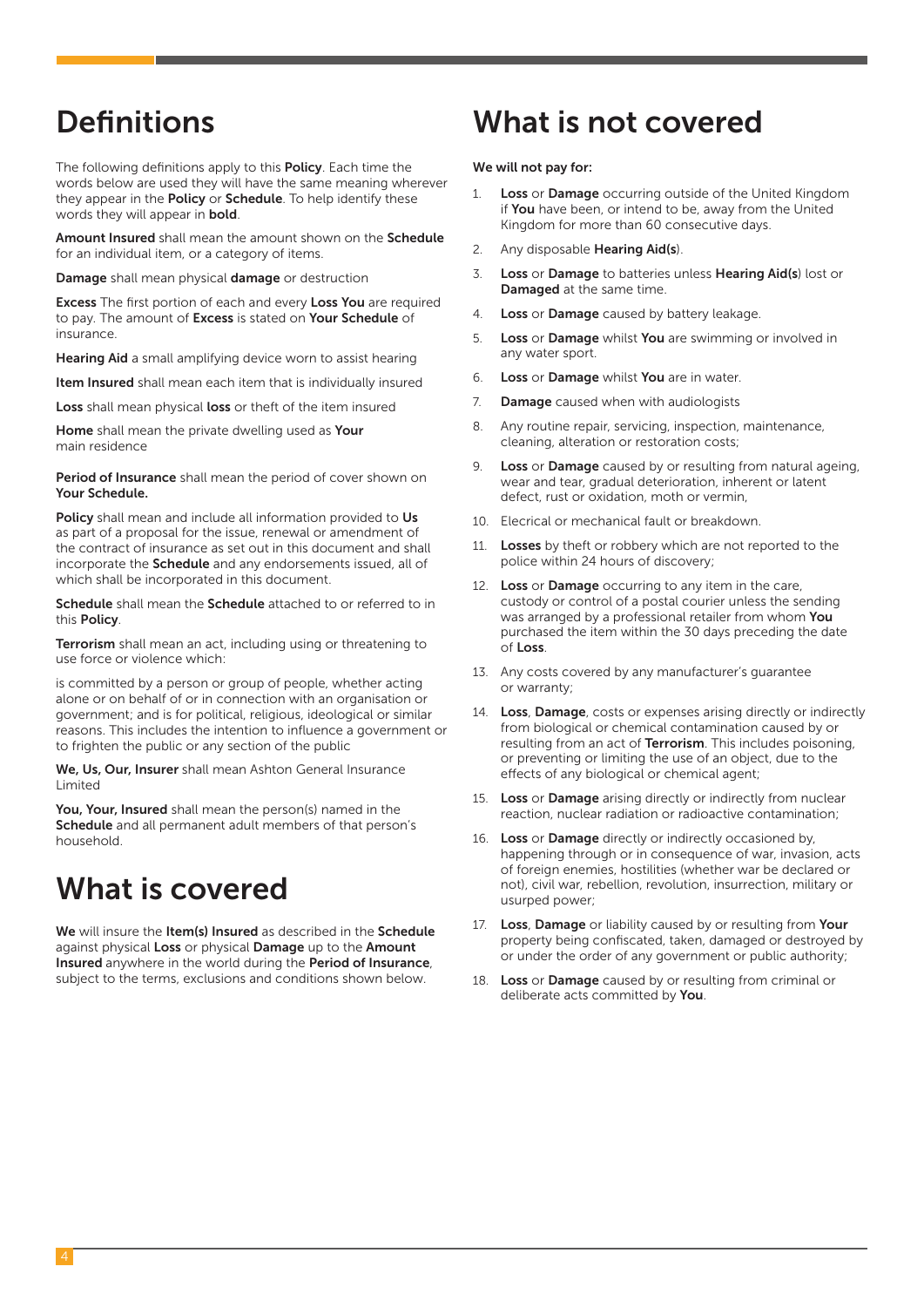### Other Covers

### Cost of Consulting and Re-Fitting

Following an insured loss, We will pay up to £150 maximum per annum in respect of any consultation and re-fitting charges.

### How we pay claims

#### In all cases the most we will ever pay for any one item is:

For items individually specified: the amount shown on the Schedule for that item.

The most **We** will pay in total for each incident of Loss is the amount Insured.

We will decide whether We repair, replace or offer a cash settlement.

### General Conditions

#### Under-Insurance

A proportionate reduction in any claims settlement will be made should You under insure (i.e. the sum insured You have chosen is less than the value of Your hearing aid.

#### What to do in the event of a claim

You must tell Us as soon as possible about any incident which You may need to claim for under this Policy. You may contact Your brokers claims dept on 0208 0033 191 or email on claims@assetsure.com If an item is lost or stolen, You must also inform the police within 24 hours of the incident and obtain a crime reference number. If **You** fail to comply with any of the above duties this **Policy** may become invalid. You must not authorise repair or restoration of any damaged item without Our written agreement.

You must provide Us with such information and assistance as We may reasonably require.

#### Onus of proof

In the event of any claim being made for Loss of or Damage to any Insured Item, the onus of proving the existence and value of the item shall be upon You.

#### Duty of care

You must take all reasonable care and measures to protect any Item Insured and to maintain it/them in a good state of repair and proper condition. If You do not, We will not have to pay any claim.

#### Cancellation

You are entitled to cancel this contract of insurance by writing to Us within 30 days of either the date You receive this contract of insurance or the start of the Period of Insurance, whichever is the later, and receive a full premium refund.

You can also cancel this Policy at any time by writing to Us. We will refund any premium paid for the remaining Period of Insurance, less our administration fee. If You made a claim during the current Period of Insurance no refund will be made.

We can cancel this Policy by giving You 30 days' written notice by recorded delivery at Your last known address shown in the Schedule. We will refund any premium paid for the remaining Period of Insurance less the administration charge of £2.50 providing that You have not made a claim during the current Period of Insurance.

#### Non-disclosure, misrepresentation and false claims

You must take reasonable care not to make a misrepresentation to Us. This means that all the answers You give and statements You make as part of Your insurance application, including at renewal and when an amendment to Your Policy is required, should be honest and accurate. If **You** deliberately or carelessly misinform Us, or if You have made a false claim, this could mean that part of or all of a claim may not be paid.

#### Joint insureds

If there is more than one of You, the total amount We will pay will not exceed the amount  $We$  would be liable to pay to any one of You.

#### Recovered items

If We recover any Item(s) Insured after a Loss, We will write to You at Your correspondence address shown in the Schedule and You can buy it back from Us within 60 days. We will charge:

- the amount We paid for Your claim plus interest; or
- the fair market value of the item at the time We recover it: whichever is less.

If You recover any Item(s) Insured after a Loss, then You must notify Us as soon as it is reasonably possible by writing to:

Email: claims@agi.co.gg

#### Claims Department

Ashton General Insurance

PO Box No: 549, Town Mills, Rue de Pre,

St Peter Port,

Guernsey

GY1 6HS

#### Transfer of rights

If We make a payment under this Policy, We will assume any recovery rights You have in connection with that Loss, to the extent We have paid for the Loss. All of Your rights of recovery will become Our rights to the extent of any payment We make under this Policy. You must do everything necessary to secure such rights, do nothing after a **Loss** to prejudice such rights, and give Us all the information and assistance necessary for Us to achieve a settlement.

#### Transfer of ownership following full payment

If We pay the full value for an item, pair or set, We will then have the right to take possession of it.

#### Important

Because of the fluctuations in prices You should review Your sums insured on a regular basis to ensure You are adequately insured.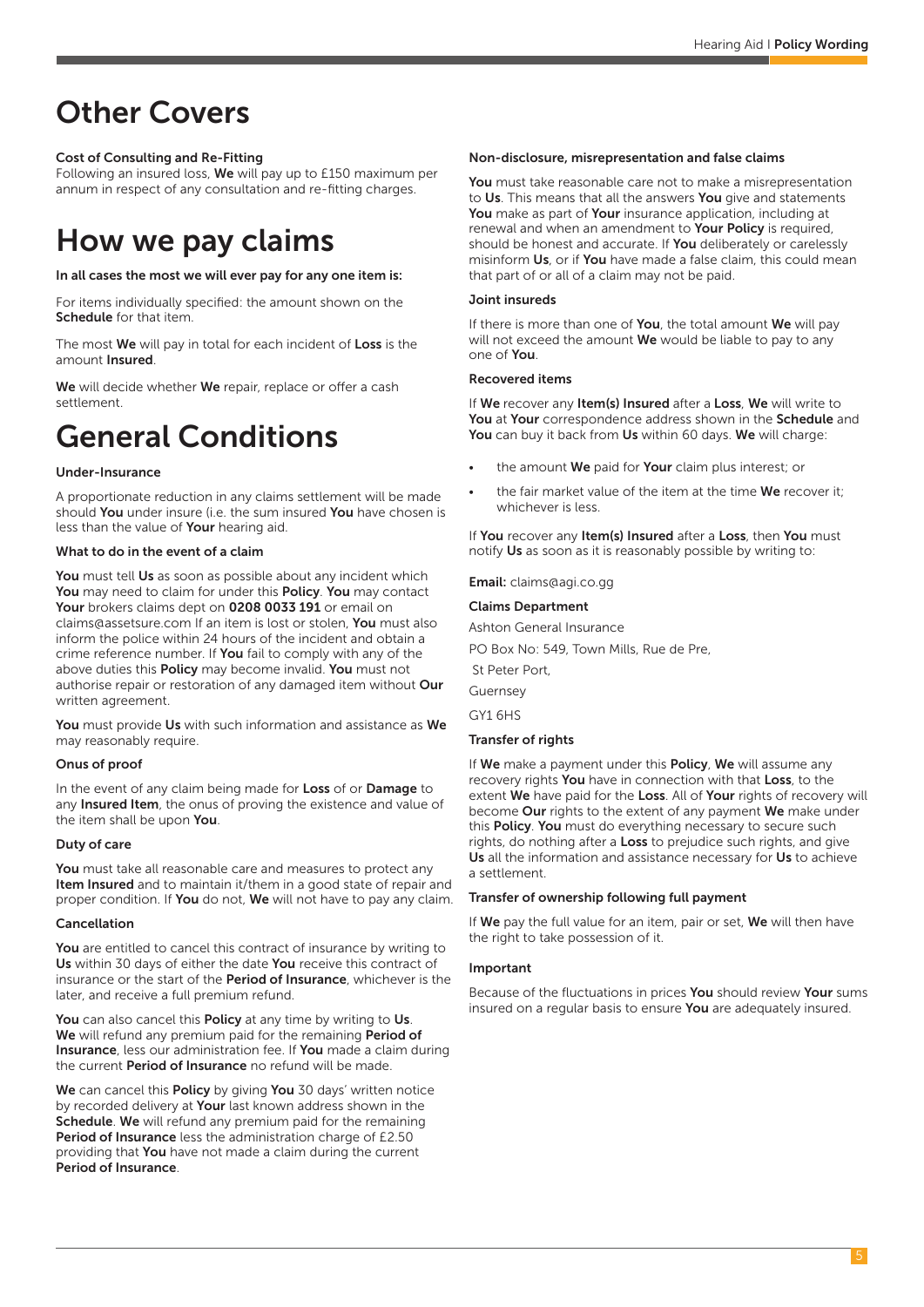## General Exclusions

#### WAR AND CIVIL WAR EXCLUSION

Notwithstanding anything to the contrary contained herein this Policy does not cover Loss or Damage directly or indirectly occasioned by, happening through or in consequence of war, invasion, acts of foreign enemies, hostilities (whether war be declared or not), civil war, rebellion, revolution, insurrection, military or usurped power or confiscation or nationalisation or requisition or destruction of or Damage to property by or under the order of any government or public or local authority.

#### Institute Radioactive Contamination, Chemical, Biological, Bio Chemical and Electromagnetic Weapons Exclusion Clause

This clause shall be paramount and shall override anything contained in this insurance inconsistent therewith In no case shall this insurance cover **Loss**, **Damage**, liability or expense directly or indirectly caused by or contributed to by or arising from

1.1 ionising radiations from or contamination by radioactivity from any nuclear fuel or from any nuclear waste or from the combustion of nuclear fuel

1.2 the radioactive, toxic, explosive or other hazardous or contaminating properties of any nuclear installation, reactor or other nuclear assembly or nuclear component thereof 1.3 any weapon or device employing atomic or nuclear fission and/or fusion or other like reaction or radioactive force or matter 1.4 the radioactive, toxic, explosive or other hazardous or contaminating properties of any radioactive matter. The exclusion in this sub-clause does not extend to radioactive isotopes, other than nuclear fuel, when such isotopes are being prepared, carried, stored, or used for commercial, agricultural, medical, scientific or other similar peaceful purposes

1.5 any chemical, biological, bio-chemical, or electromagnetic weapon.

#### Cyber and Data Exclusions Clause

We will not pay for any Loss, Damage, expense or legal liability directly or indirectly caused by,contributed to by or arising from electronic means or devices.

Provided that this exclusion does not apply to physical Loss or physical Damage to property insured which arises solely from an act or event which occurs accidentally, and which is not intended to cause harm.

#### Cyber Attack Exclusion Clause

1.1 Subject only to clauses 1.2 and 1.3 below, in no case shall this insurance cover Loss Damage liability or expense directly or indirectly caused by or contributed to by or arising from the use or operation, as a means for inflicting harm, of any computer, computer system, computer software programme, malicious code, computer virus or process or any other electronic system.

1.2 Where this clause is endorsed on policies covering risks of war. civil war, revolution, rebellion, insurrection, or civil strife arising therefrom, or any hostile act by or against a belligerent power, or Terrorism or any person acting from a political motive, clause 1.1 shall not operate to exclude losses (which would otherwise be covered) arising from the use of any computer, computer system or computer software programme or any other electronic system in the launch and/or guidance system and/or firing mechanism of any weapon or missile.

1.3 It is understood and agreed that clause 1.1 shall not apply to an otherwise covered physical Loss of the subject matter insured directly caused by theft, robbery, burglary, hold-up or other criminal taking if a computer, computer system, computer software programme, malicious code, computer virus or process or any other electronic system is used in the commission of the act(s) of theft, burglary, robbery, hold-up or other criminal taking.

#### Terrorism Exclusion Clause

Notwithstanding any provision to the contrary within this insurance or any endorsement thereto it is agreed that this insurance excludes Loss, Damage, cost or expense of whatsoever nature directly or indirectly caused by, resulting from or in connection with any act of Terrorism regardless of any other cause or event contributing concurrently or in any other sequence to the Loss.

This clause also excludes Loss, Damage, cost or expense of whatsoever nature directly or indirectly caused by, resulting from or in connection with any action taken in controlling, preventing, suppressing or in any way relating to any act of Terrorism.

If the We allege that by reason of this exclusion, any Loss, Damage, cost or expense is not covered by this insurance the burden of proving the contrary shall be upon You. In the event any portion of this endorsement is found to be invalid or unenforceable, the remainder shall remain in full force and effect.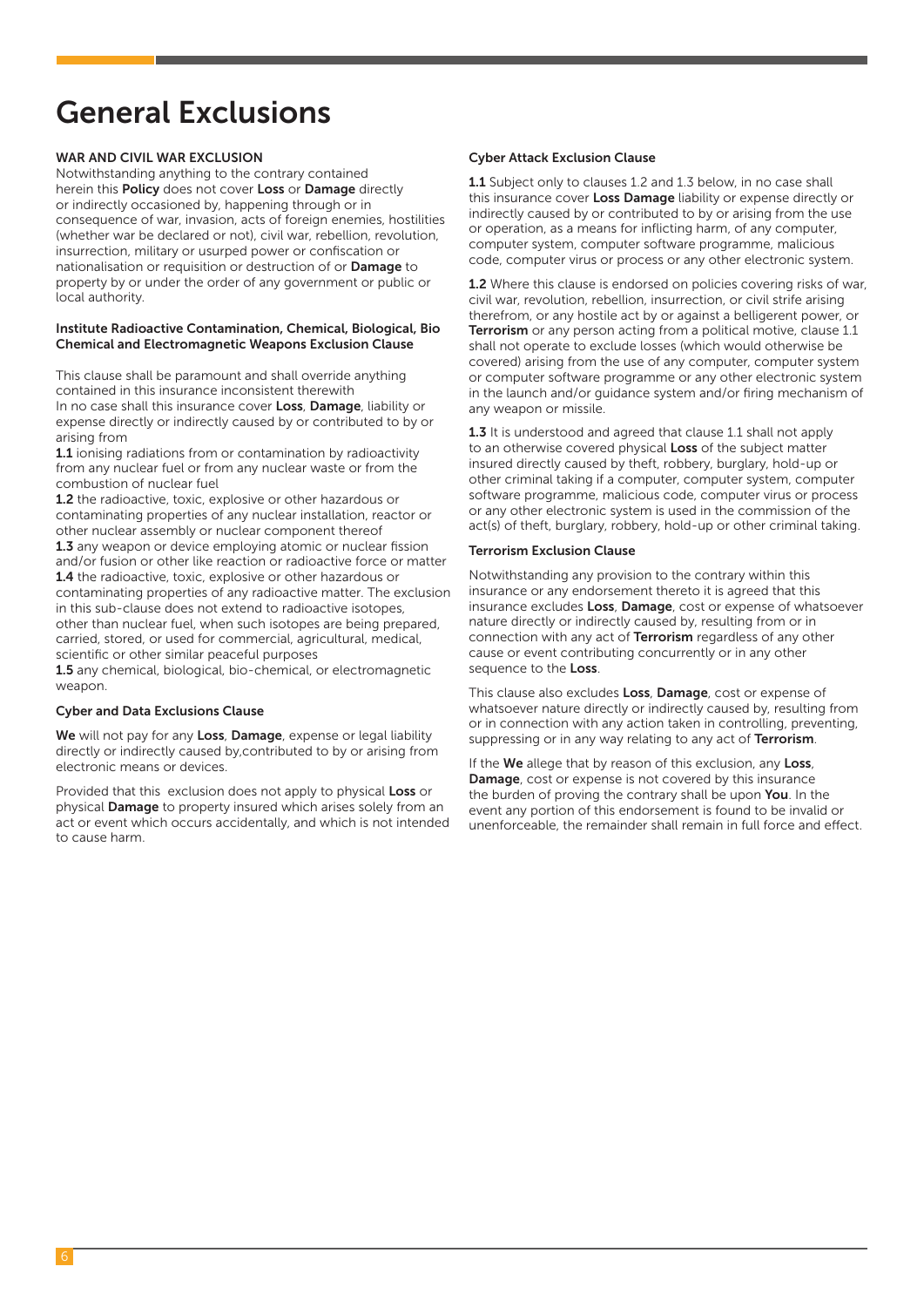### General Policy Exclusions continued

#### What is not Insured by this policy Additional General Exclusion

Despite anything to the contrary in Your contract of insurance, We will not provide any cover for a claim which is in any way caused by, or results from:

- a) Coronavirus disease (COVID-19), SARS or any mutation or variation thereof;
- b) Diseases notifiable to the government or a local authority under any law, order, act or statute; and/or
- c) diseases that are declared an epidemic or pandemic by the World Health Organisation;
- d) Any fear or threat of a), b) or c) above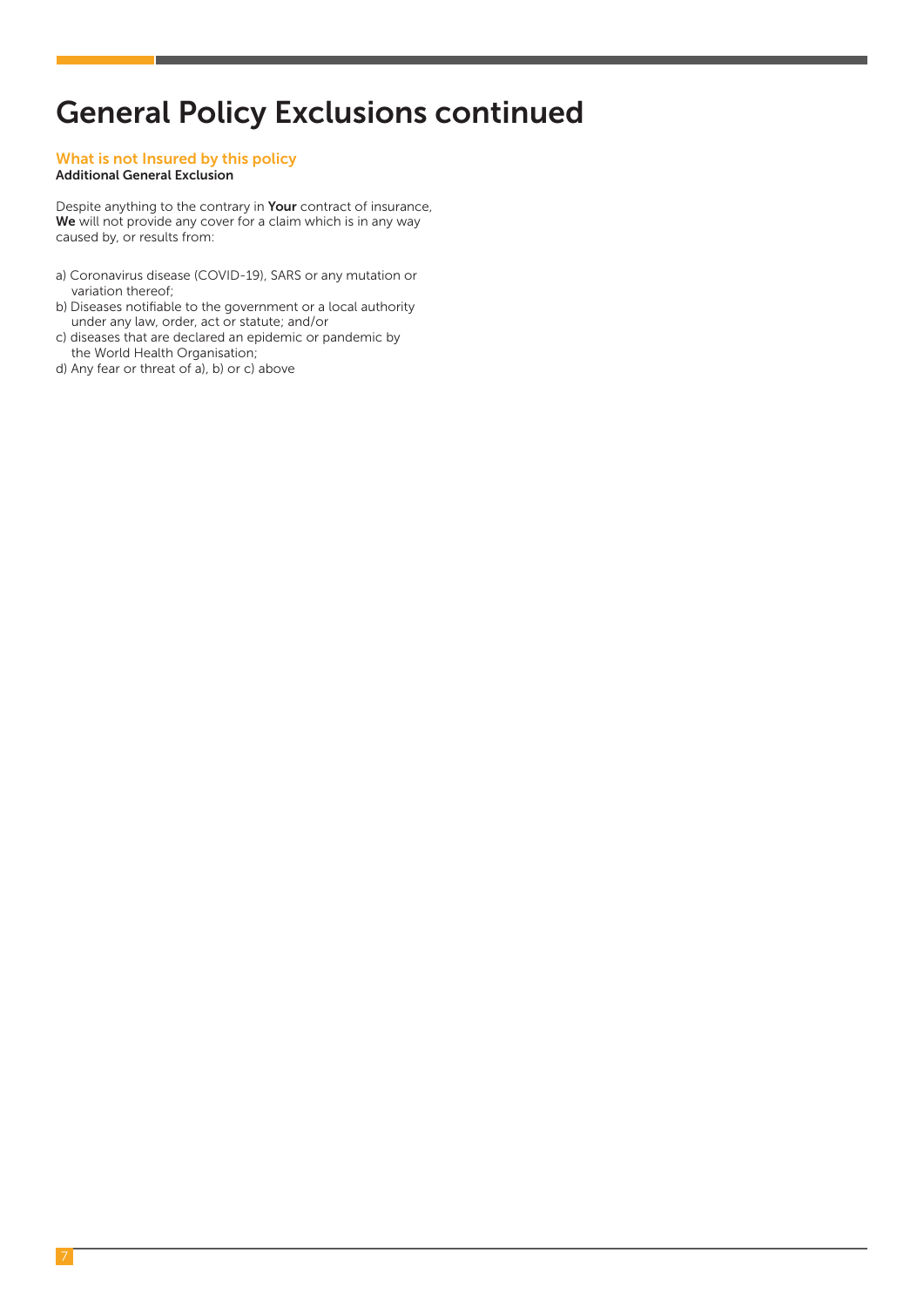## **Complaints**

We aim to provide You with a high level of service at all times However, there may be a time when You feel Our service has fallen below the standard You expect.

If this is the case and You want to complain. We will do Our best to try and resolve the situation.

You may contact Us as follows: Email: Complaints@agi.co.gg Post: The Customer Services Manager.

Listed as Ashton General Insurance in the claims section.

Ashton General Insurance Limited PO Box No: 549, Town Mills, Rue de Pre, St Peter Port, Guernsey GY1 6H

Whilst We always aim to respond to a complaint as soon as possible, if We are unable to reply fully within 8 weeks We will write to You before this time and advise why We have not been able to offer a final response and how long We expect Our investigation to take.

#### Final Point of Contact

If You are not satisfied with Our final response to Your complaint, You can refer Your complaint to the Channel Islands Financial Ombudsman

You can contact them at:

Channel Islands Financial Ombudsman (CIFO) P O Box 114 Jersey, Channel Islands JE4 9QG

Tel: +44 (0) 1481 722218 International Number: +44 1534 748 610

Email: enquiries@ci-fo.org

#### Protecting your information

We take Your privacy extremely seriously and We will only use Your personal details in line with Our privacy notice. Please read Our privacy notice carefully (This document can be obtained by visiting our website. https://www.agi.co.gg/privacy-policy) and contact Us immediately if You have any queries.

Where necessary, where We would like to use Your data for marketing purposes, We shall ask for Your specific consent to do so. Your personal information includes all of the details You have given Us to process Your insurance Policy (We will not ask for more information than is necessary). We may share Your data with third parties for the provision and ongoing performance of Your insurance Policy. Your data may be transferred outside the UK. We will not sell, rent or trade Your data under any circumstances. All of the personal information You supply to Us will be handled strictly in accordance with the applicable Data Protection regulations and legislation.

#### Contract (Rights of Third Parties) Act 1999

A person who is not insured under this contract has no right to enforce the terms and conditions of this section of the **Policy** under the Contracts (Rights of Third Parties) Act 1999.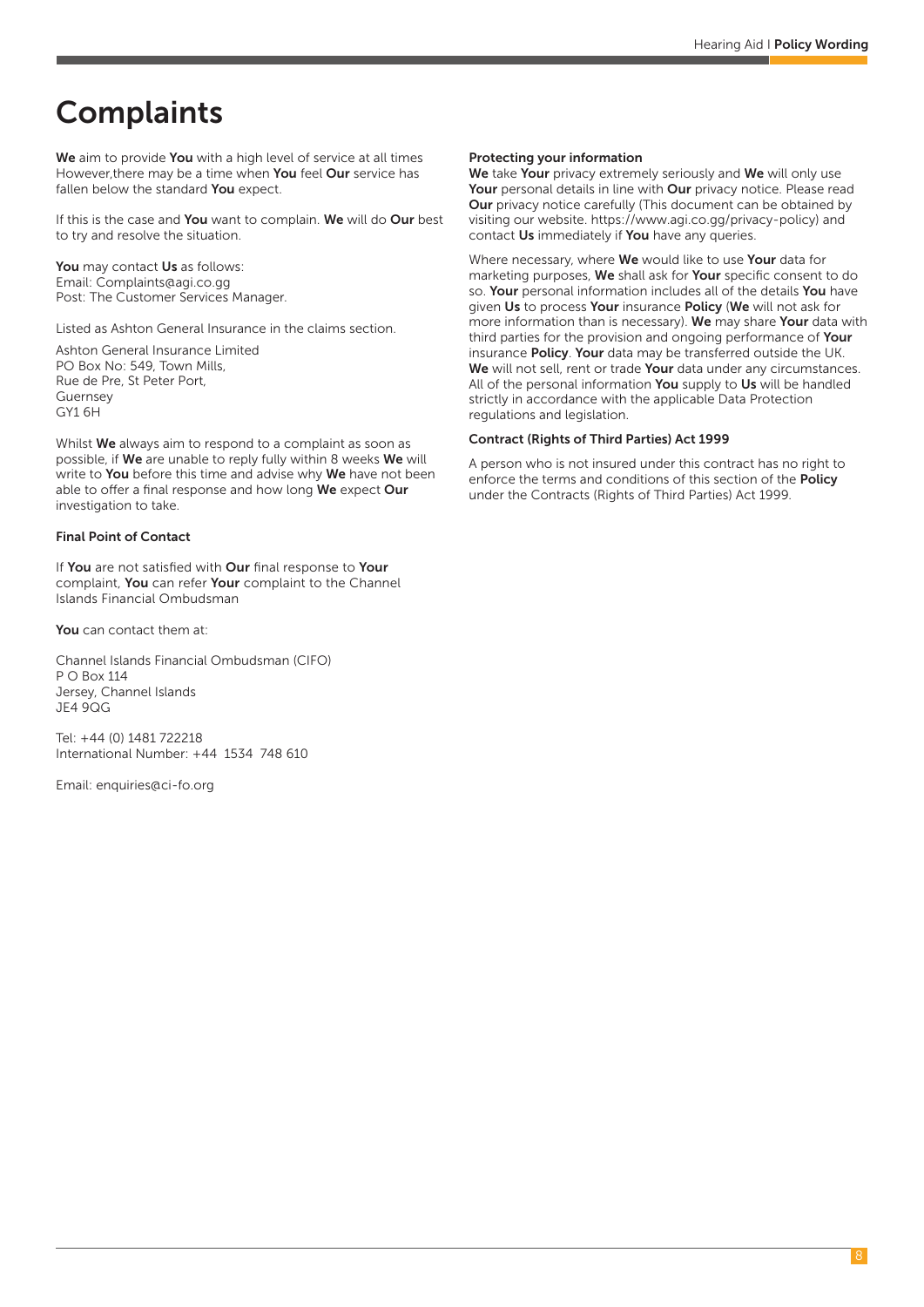# Useful contact details

The broker who sold you this policy is Assetsure. You can contact them as follows:

General queries and policy amendments: Tel: 0208 0033 190 Email: customer@assetsure.com

Claims: Tel: 0208 0033 191 Email: claims@assetsure.com

AGHA0921